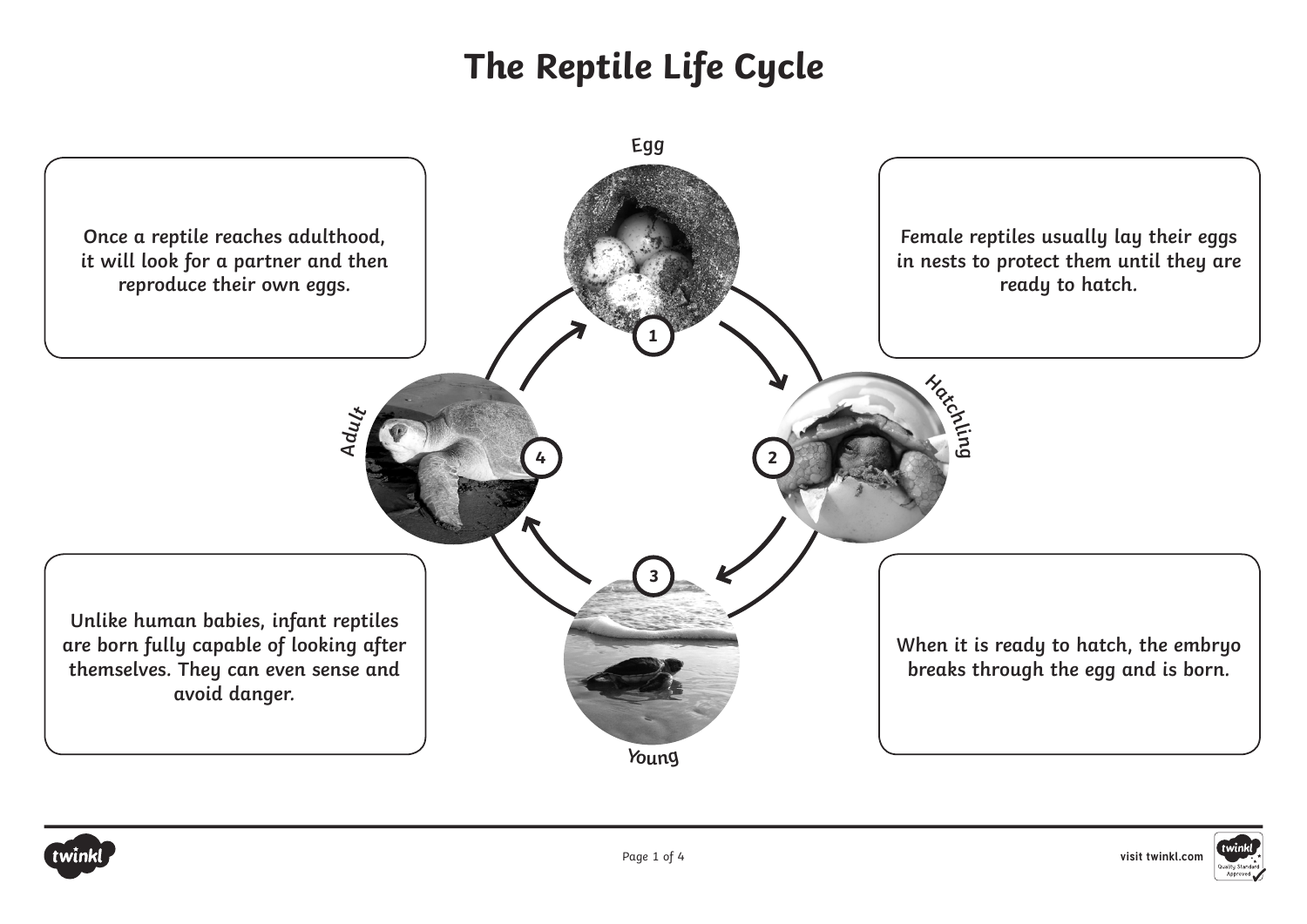**Complete by writing an explanation for each stage.**





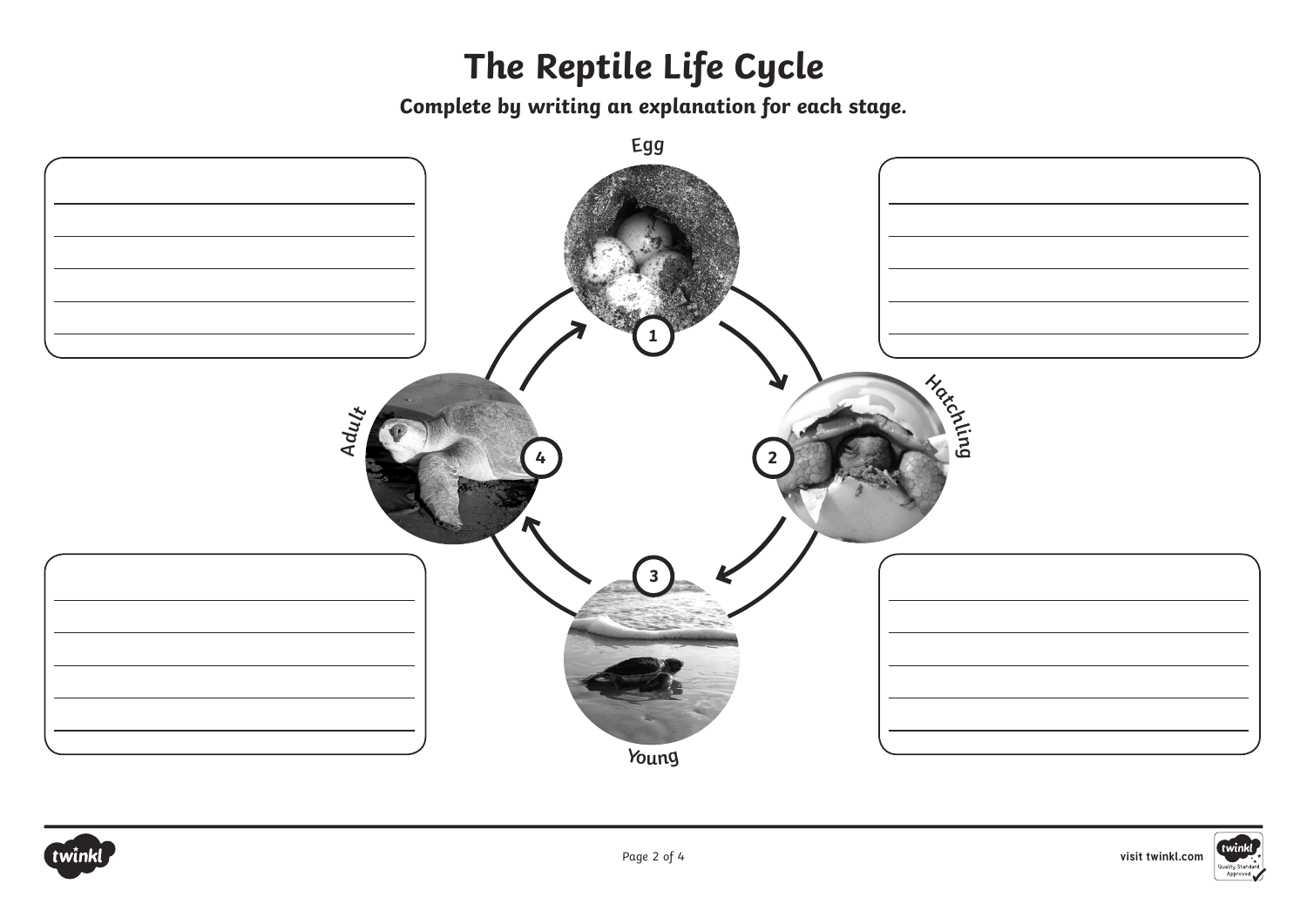**Complete by writing a title and an explanation for each stage.**